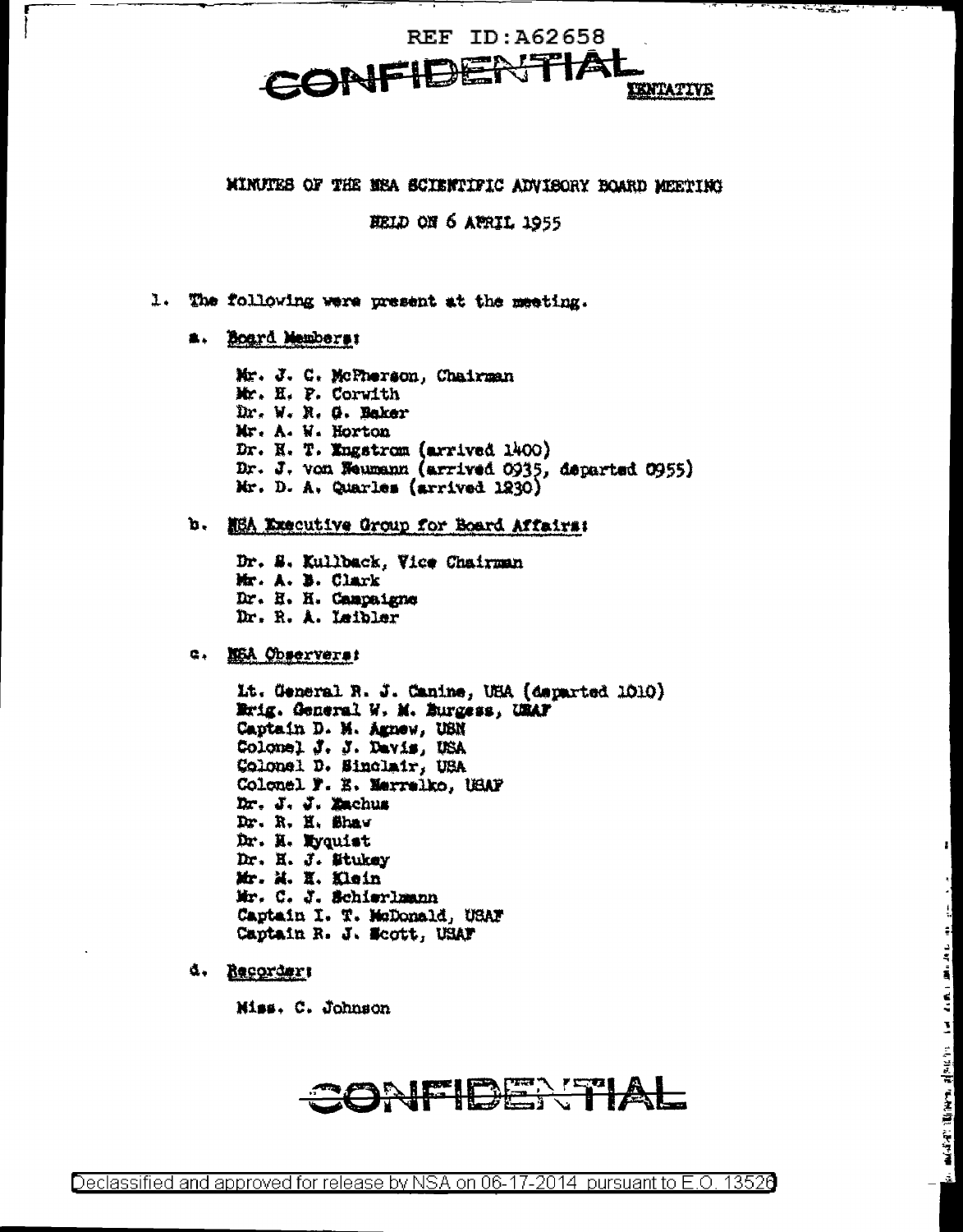Comment of the comment of the second state of the comment of the second state of the second state of the second state of the second state of the second state of the second state of the second state of the second state of t **REF ID: A62658** 

1

## CONFIDENTIAL

2. The meeting was opened by the Chairman, Mr. McTherson. The tentative minutes of the previous Board meeting on 20-21 April 1954, were reviewed and approved as written.

3. General Canine told of certain results of the college recruitment program of last year. The psychometric consulting service used by the Agency has materially improved the personnel situation.

4. General Canine requested the Board's consideration of the desirability of setting up a separate, or captive organization, as an adjunct to the Agency. A discussion followed in which the following points were mentioned:

a. The Board might organize an Ad Hoc Committee to consider the question.

b. Perhaps an organization such as RAND, or even a portion of RAND itself, might be used in such an endeavor.

c. Dr. von Heumann believed there were enough paople in the Washington area to provide a mucleus for the project.

d. General Canine thought sufficient funds would be made available for such an endeavor.

4. Mr. Norton and Mr. Corwith both favored further investigation of establishing a eaptive organization and that some members of NBA be included in the committee if one is appointed.

f. General Canine and Mr. McPherson agreed to discuss the subject informally at a later date.

5. Dr. Baker reported on the progress of the R/D Advisory Council of the Signal Corps.

6. Colonel Sinclair, NSA, briefed the Board on college graduate recruitment.

7. Major Grottle described the MSA Building at Fort Meade and the layout of the site.

8. Mr. Clark reported on the present status of R/D activities and plans for the future.

9. Mr. Matthews presented a talk on his Division, the Communications Security Equipment Division.

# CONFIDERTIAL